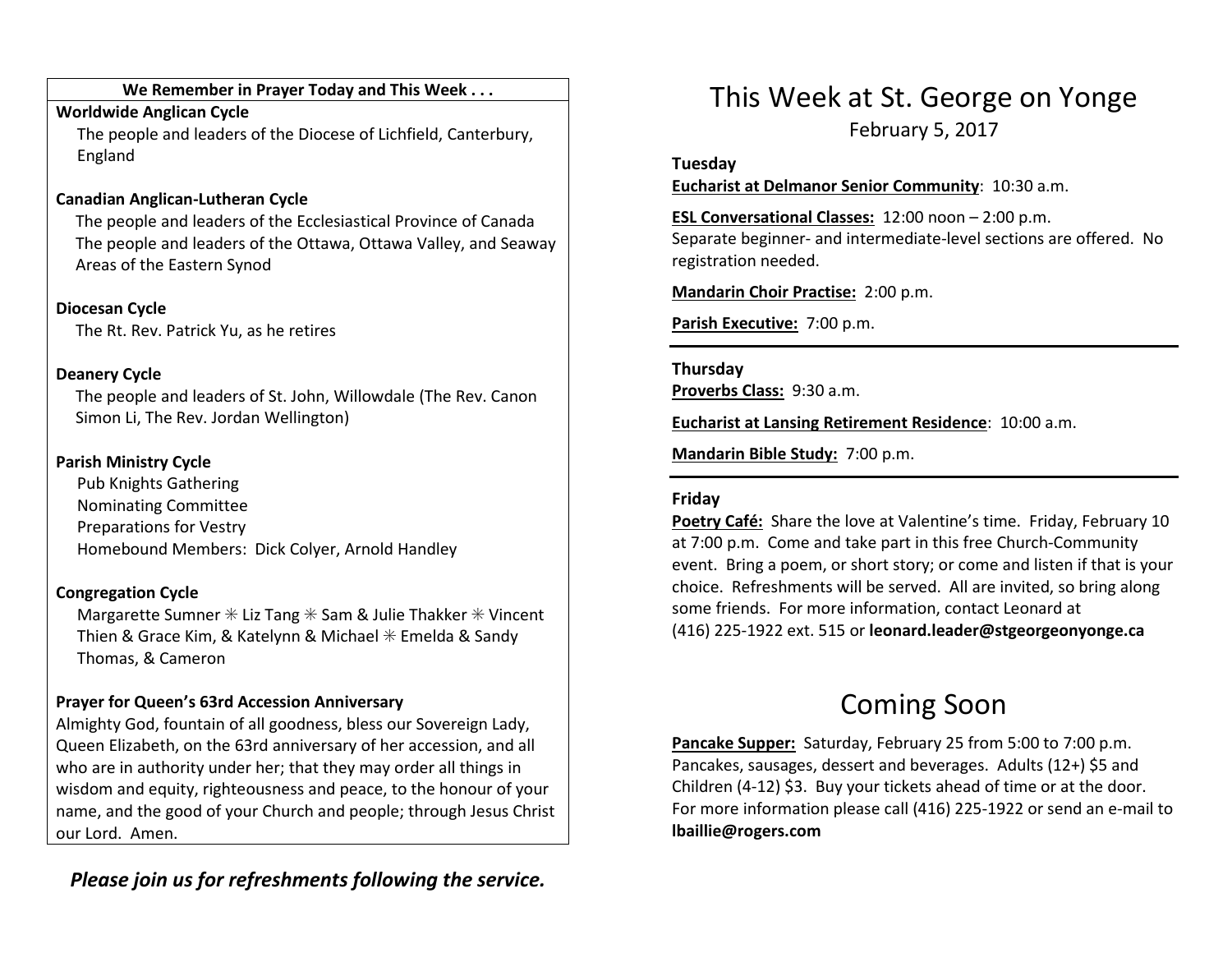# Parish Announcements

#### Annual Vestry Meeting

Our Meeting will be held on Sunday, February 26 during and following the 10:30 a.m. service. Please bring a lunch for Vestry Sunday.

#### If you would be interested in serving on Parish Council this year,please approach Hazel Perkin, Kien Siu, or Mark Kinghan.

Parish Vestry List: Under the canons of the Diocese regarding annual vestry meetings, we have posted an up-to-date list of members entitled to vote at vestry. We have posted the list on the bulletin board in the Narthex. Please check to ensure your name is on the list. If it is not and you meet the following requirements, please accept our apology for this oversight. Contact the church office and we will rectify our records.

- Are a member of the Anglican Church of Canada and of this congregation for at least 3 months
- Attended regularly scheduled services of worship with this congregation at least 3 times in the past year
- Are of the full age of 16 years
- • Have not voted as a member of any other vestry during the previous 3 months, nor intend to vote in any other vestry during the ensuing year

2017 Church Calendars will be on sale for \$5 each during Coffee Hour following the services.

Food Bank Sunday is February 12 (the second Sunday of each month) and we will try to fill the cart in the Narthex. The cart will be presented at the Altar along with the offerings that day as a symbol of our gift in reaching out to the hungry in our community. Donations will be appropriately distributed by the Outreach Committee. When you are shopping over the next couple of weeks, remember to pick up some non-perishable canned goods. Remember Jesus said, "When you did it for the least of these, you did it for me."

# Community Notices

Young-at-Heart Club: Incarnation Anglican Church, 15 Clairtrell Road (northwest of Sheppard and Bayview), M2N 5J7. Tuesday, February 14. Lunch served at 12:30 p.m. followed by Gerry Francis, a Canadian historian, speaking on the role of women in World Wars I and II. Cost \$5.00 per person. Sponsored by Canterbury Place. Please bring an item for the food bank if you are able.

Yonge Churchill Child Care Centre: Before and after school programmes are available! Please see the flyer on the Welcome Desk for contact information.

| Celebrant            | The Rev. Canon Mark Kinghan                 |  |
|----------------------|---------------------------------------------|--|
| Preacher & Subdeacon | <b>Morning Wang</b>                         |  |
| Readers              | Michael Leach, Craig Robertson              |  |
| Intercessor          | <b>Geraldine Sperling</b>                   |  |
| Server               | Zoi Lewis                                   |  |
| Chalice              | Margie Lyttle, Aili Maki                    |  |
| Anointers            | Doug Heyes, Margie Lyttle, Kien Siu         |  |
| Ushers               | Team 1: Egan Done (leader), Betty Clennett, |  |
|                      | Jean Ferdinands, Sherwin Ferdinands         |  |
| Counters             | Ann-Marie Powell, Lorraine Luski            |  |
| Altar Guild          | Grace Pryce, Olga Joloud                    |  |
| Coffee Hosts         | Olga Joloud                                 |  |

| <b>Today's Scripture Readings</b><br><b>Fifth Sunday after Epiphany</b><br>(Proper 5) |              | <b>Next Sunday's Scripture</b><br><b>Readings</b><br><b>Sixth Sunday after Epiphany</b><br>(Proper 6) |
|---------------------------------------------------------------------------------------|--------------|-------------------------------------------------------------------------------------------------------|
| Isaiah 58:1–9a                                                                        | OT page 533  | Deuteronomy 30:15-20                                                                                  |
| Psalm 112                                                                             | BAS page 860 | Psalm 119:1-8                                                                                         |
| I Corinthians 2:1-12                                                                  | NT page 127  | I Corinthians 3:1–9                                                                                   |
| Matthew 5:13-20                                                                       | NT page 3    | Matthew 5:21-37                                                                                       |